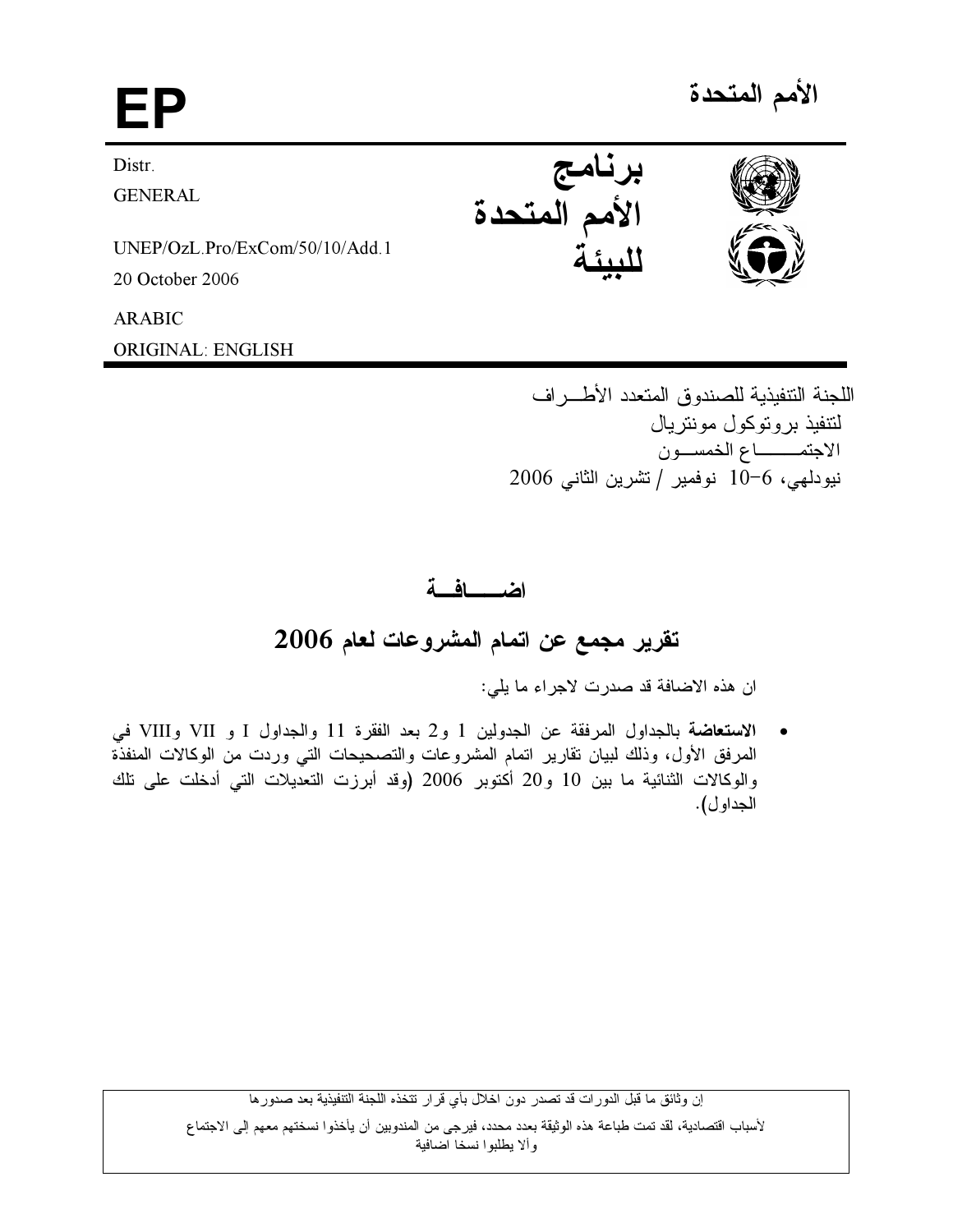# الجدول 1

## نظرة عامة إلى المشروعات الاستثمارية (فيما عدا المشروعات المتعددة السنوات)

|              | PCR التي وردت خلال فترة التبليغ |          | PCR التي لا تز ال<br>مستحقة | مجموع الـPCR التي وردت عن<br>المشروعات التي أتمت حتى | المشروعات التي أتمت حتى<br>ديسمبر 2005 | الوكالة          |
|--------------|---------------------------------|----------|-----------------------------|------------------------------------------------------|----------------------------------------|------------------|
| $2006^{(1)}$ | 2005                            | 2004     |                             | ديسمبر 2005                                          |                                        |                  |
|              | $\theta$                        | $\Omega$ |                             |                                                      | 12                                     | فرنسا            |
|              |                                 | $\theta$ | 6                           | 10                                                   | 16                                     | ألمانيا          |
| 26           | 57                              | 37       | 39                          | $401^{(2)}$                                          | 440                                    | البنك الدولي     |
| $\theta$     | 4                               | لا ينطبق | $\theta$                    |                                                      |                                        | ابطاليا          |
|              | $\mathfrak{D}$                  | لا ينطبق | $\theta$                    |                                                      |                                        | اليابان          |
|              | لا ينطبق                        | لا ينطبق |                             |                                                      |                                        | المملكة المتحدة  |
| 11           | 149                             | 96       | 37                          | $832^{(3)}$                                          | 869                                    | اليوئنديبي       |
| 26           | 69                              | 37       | $\Omega$                    | $404^{(4)}$                                          | 404                                    | اليونيدو         |
|              | $\Omega$                        | $\theta$ | $\Omega$                    | $\mathfrak{D}$                                       | $\mathfrak{D}$                         | الولايات المتحدة |
| 74           | 282                             | 170      | 85                          | 1,668                                                | 1,753                                  | المجموع          |

#### <u>الجدول 2</u>

# نظرة عامة إلى المشروعات غير الاستثمارية

(فيما عدا اعداد المشروعات وإليرامج القطربة والمشروعات المتعددة السنوات والمشروعات الجاربة مثل تشغيل 

|                | PCR التي وردت خلال فترة التبليغ |                  | PCR التي لا تزال | المشروعات التي أتمت حتى   مجموع الـPCR التي وردت عن |                | الوكالة          |
|----------------|---------------------------------|------------------|------------------|-----------------------------------------------------|----------------|------------------|
| $2006^{(1)}$   | 2005                            | 2004             | مستحقة           | المشروعات التي أتمت حتى ديسمبر<br>2005              | ديسمبر 2005    |                  |
| 6              | $\theta$                        | $\theta$         | $\overline{0}$   | $7^{(2)}$                                           | 7              | استراليا         |
| لا ينطبق       | لا ينطبق                        | لا ينطبق         | $\overline{0}$   |                                                     |                | النمسا           |
| 6              | 7                               | 8                | $\overline{2}$   | 40                                                  | 42             | كندا             |
| لا ينطبق       | لا ينطبق                        | لا ينطبق         | $\boldsymbol{0}$ |                                                     |                | الدنمارك         |
| $\overline{0}$ | لا ينطبق                        | لا ينطبق         |                  | $\overline{c}$                                      | 3              | فنلندا           |
| $\overline{2}$ | $\overline{0}$                  | 1                | 5                | 11                                                  | 16             | فرنسا            |
| $\overline{2}$ | 7                               | 7                |                  | 30                                                  | 31             | ألمانيا          |
| 2              | $\overline{2}$                  | $\boldsymbol{0}$ |                  | 24                                                  | 25             | البنك الدولي     |
| لا ينطبق       | $\boldsymbol{0}$                | $\mathbf{1}$     | $\boldsymbol{0}$ |                                                     | $\mathbf{1}$   | اسر ائبل         |
| لا ينطبق       | 5                               | $\boldsymbol{0}$ | $\boldsymbol{0}$ | 6                                                   | 6              | اليابان          |
| -1             | $\overline{0}$                  | $\boldsymbol{0}$ | $\theta$         |                                                     |                | بولندا           |
| $\overline{0}$ | $\theta$                        | $\theta$         | $\overline{2}$   | $\overline{0}$                                      | $\overline{2}$ | سينغافورة        |
| لا ينطبق       | لا ينطبق                        | لا ينطبق         | $\boldsymbol{0}$ |                                                     |                | جنوب أفريقيا     |
| $\theta$       | لا ينطبق                        | لا ينطبق         | 1                |                                                     | $\overline{2}$ | السويد           |
| لا ينطبق       | لا ينطبق                        |                  | $\boldsymbol{0}$ | 3                                                   | 3              | سويسرا           |
| 8              | 17                              | $\overline{2}$   | 26               | $137^{(3)}$                                         | 163            | اليوئنديبي       |
| $\,8\,$        | 18                              | 22               | 22               | $250^{(4)}$                                         | 272            | اليونيب          |
| 3              | 9                               | 14               | $\boldsymbol{0}$ | 72                                                  | 72             | اليونيدو         |
| $\overline{2}$ | $\overline{0}$                  | $\overline{0}$   | $\boldsymbol{0}$ | 40                                                  | 40             | الولايات المتحدة |
| 40             | 65                              | 56               | 61               | 628                                                 | 689            | المجموع          |

(1) بعد الاجتماع السابع والأربعين للجنة التنفيذية (4 نوفمبر/تشرين الثاني 2005 حتى 20 أكتوبر/تشرين الأول 2006)<br>(2) بالاضافة قدمت أسنرالليا نقريرا واحدا لالغاء مشروع.<br>(3) بالاضافة إلى ذلك قدم اليونندييي تقريرين PCR عن تحويل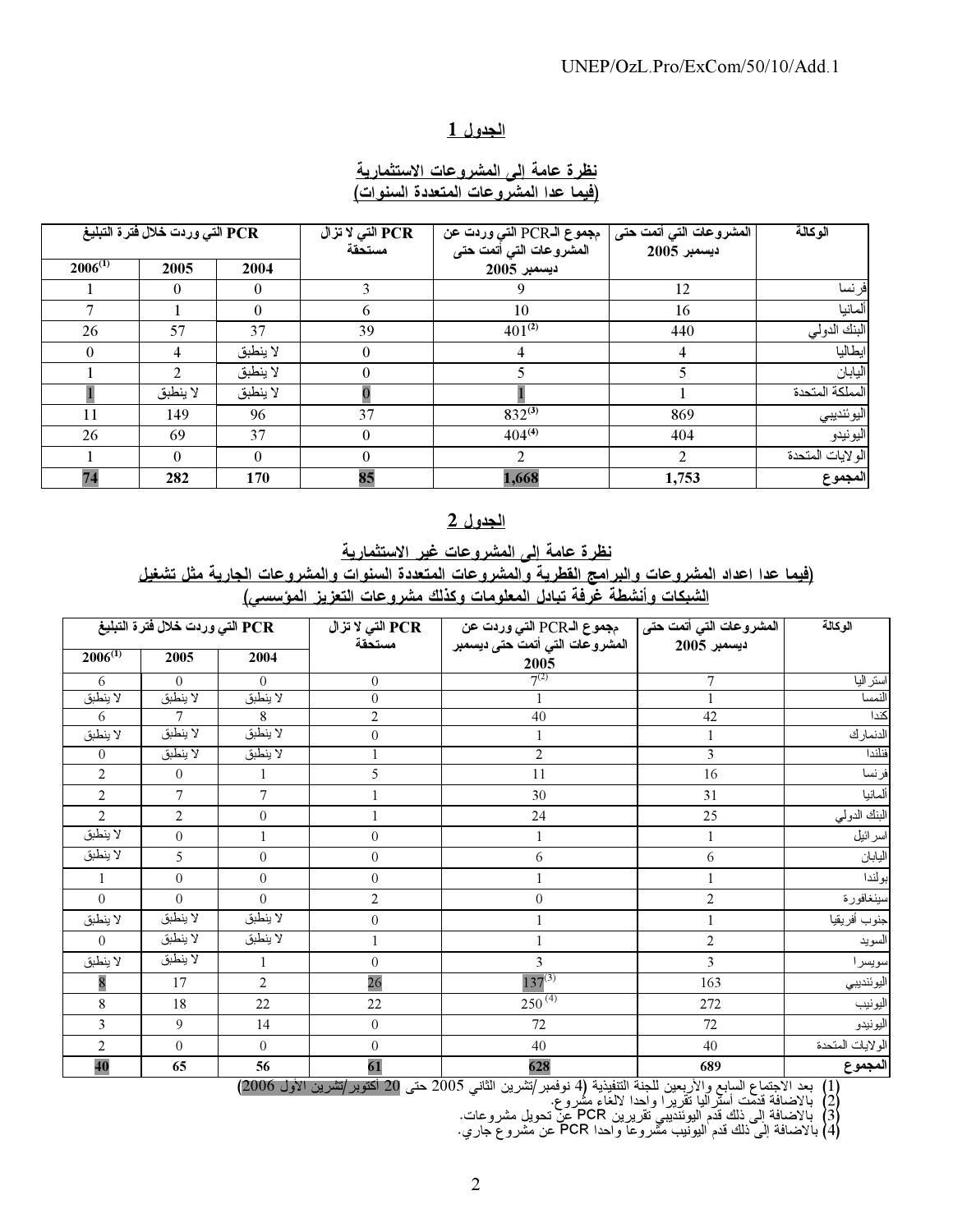# UNEP/OzL.Pro/ExCom/50/10/Add.1

### ANNEX I: STATISTICS

| <b>Table I</b>                                                             |  |  |  |  |  |  |  |  |  |  |  |
|----------------------------------------------------------------------------|--|--|--|--|--|--|--|--|--|--|--|
| <b>Schedule for Planned Submission of PCRs in 2006 and Actual Delivery</b> |  |  |  |  |  |  |  |  |  |  |  |

| <b>Schedule</b> |                                                      | <b>Sector</b>                                                    | Investment                    |                        | Non-Investment               |                |  |  |
|-----------------|------------------------------------------------------|------------------------------------------------------------------|-------------------------------|------------------------|------------------------------|----------------|--|--|
|                 |                                                      |                                                                  | <b>Schedule</b>               | <b>Received</b>        | <b>Schedule</b>              | Received       |  |  |
|                 | March 2006                                           | TAS/DEM                                                          |                               |                        | 9                            |                |  |  |
|                 | June 2006                                            | TAS/DEM                                                          |                               |                        | 9                            |                |  |  |
| <b>UNDP</b>     | September 2006*                                      |                                                                  | $10*$                         | 1FOA, 1REF,<br>3ARS    | $3*$                         | 8TAS           |  |  |
|                 | December 2006*                                       |                                                                  | $10*$                         |                        | $3*$                         |                |  |  |
|                 | <b>Total</b>                                         |                                                                  | 20                            | $\overline{5}$         | 24                           |                |  |  |
|                 | <b>Status at October 20, 2006</b>                    |                                                                  |                               | $-5$                   |                              | $-13$          |  |  |
|                 | <b>Schedule</b>                                      | <b>Sector</b>                                                    | Investment                    |                        |                              | Non-Investment |  |  |
|                 |                                                      |                                                                  | <b>Schedule</b>               | Received               | <b>Schedule</b>              | Received       |  |  |
|                 | December 2005                                        |                                                                  |                               |                        |                              | 2TAS           |  |  |
| <b>UNEP</b>     | February 2006                                        |                                                                  |                               |                        |                              | 2TRA,<br>1TAS  |  |  |
|                 | June 2006                                            | TAS (10), TRA(4)                                                 | $\overline{0}$                |                        | 14                           | 2TRA           |  |  |
|                 | September 2006                                       |                                                                  |                               |                        |                              | 1TRA           |  |  |
|                 | <b>Total</b>                                         |                                                                  | $\bf{0}$                      |                        | 14                           | 8              |  |  |
|                 | <b>Status at October 20, 2006</b>                    |                                                                  |                               |                        |                              | $-6$           |  |  |
|                 | <b>Schedule</b>                                      | <b>Sector</b>                                                    | Investment                    |                        |                              | Non-Investment |  |  |
|                 |                                                      |                                                                  | <b>Schedule</b>               | <b>Received</b>        | <b>Schedule</b>              | Received       |  |  |
|                 | October 2005                                         | Refrigeration                                                    |                               |                        |                              |                |  |  |
|                 | December 2005                                        | Refrigeration                                                    |                               | 1FOA                   |                              |                |  |  |
|                 | January 2006                                         |                                                                  |                               | 2REF                   |                              |                |  |  |
| <b>UNIDO</b>    | February 2006                                        | Foam                                                             | 1                             | IFOA, IREF,            |                              |                |  |  |
|                 |                                                      |                                                                  |                               | 1SOL                   |                              |                |  |  |
|                 | May-June 2006                                        |                                                                  |                               | 2FOA                   |                              |                |  |  |
|                 | <b>July 2006</b>                                     | Refrigeration                                                    |                               |                        |                              |                |  |  |
|                 | August 2006                                          |                                                                  |                               | 5FOA, 4REF,            |                              | 3TAS           |  |  |
|                 |                                                      |                                                                  |                               | 8SOL, 1PHA             |                              |                |  |  |
|                 | <b>Total</b>                                         |                                                                  | $\overline{\mathbf{4}}$       | 26                     | $\rm N/A$                    | 3              |  |  |
|                 | <b>Status at October 20, 2006</b><br><b>Schedule</b> |                                                                  |                               | $+22$                  |                              | $+3$           |  |  |
|                 |                                                      | <b>Sector</b>                                                    | Investment<br><b>Schedule</b> |                        |                              | Non-Investment |  |  |
|                 | January 2006                                         |                                                                  |                               | Received<br>2FOA, 2REF | <b>Schedule</b>              | Received       |  |  |
|                 | March 2006                                           | Refrigeration (1), Foam (2)                                      | 3                             | IREF, 3FOA             |                              | 1TAS           |  |  |
|                 | June 2006                                            |                                                                  | 1                             |                        | $\overline{\phantom{a}}$     |                |  |  |
|                 | <b>July 2006</b>                                     | Foam $(1)$ , Refrigeration $(1)$<br>Foam $(4)$ , Aerosol $(2)$ , | 5                             |                        | $\mathbf{1}$<br>$\mathbf{2}$ |                |  |  |
| <b>IBRD</b>     |                                                      | Refrigeration (1)                                                |                               |                        |                              |                |  |  |
|                 | September 2006                                       | Foam (1), Refrigeration (1)                                      | $\mathfrak 2$                 | 3REF, 1FOA             | $-$                          |                |  |  |
|                 | October 2006                                         | Refrigeration (2), Foam (2)                                      | $\overline{4}$                |                        | $- -$                        |                |  |  |
|                 | November 2006                                        | Multisector (2), Foam (2),                                       | 6                             |                        | $-\!$                        |                |  |  |
|                 |                                                      | Refrigeration (2)                                                |                               |                        |                              |                |  |  |
|                 | December 2006                                        | Refrigeration (2), Foam (6)                                      | 8                             |                        | $\overline{\phantom{a}}$     |                |  |  |
|                 | Total                                                |                                                                  | 29                            | 12                     | 3                            | 1              |  |  |
|                 | <b>Status at October 20, 2006</b>                    |                                                                  |                               | $+1$                   |                              | $-2$           |  |  |
|                 | <b>Schedule</b>                                      | <b>Sector</b>                                                    | Investment                    |                        |                              | Non-Investment |  |  |
|                 |                                                      |                                                                  | <b>Schedule</b>               | Received               | <b>Schedule</b>              | Received       |  |  |
| Canada          | 15 November 2005                                     |                                                                  |                               |                        | 4                            | 4              |  |  |
|                 | April 2006                                           |                                                                  |                               |                        |                              | 2 TRA          |  |  |
|                 | <b>Total</b>                                         |                                                                  | $\bf{0}$                      |                        | $\overline{4}$               | 6              |  |  |
|                 | <b>Status at October 20, 2006</b>                    |                                                                  |                               |                        |                              | $+2$           |  |  |

\*Indicative figures only, contingent on number of actual projects completed by 31 December 2005. As a result, the figures may be revised upwards or downwards.